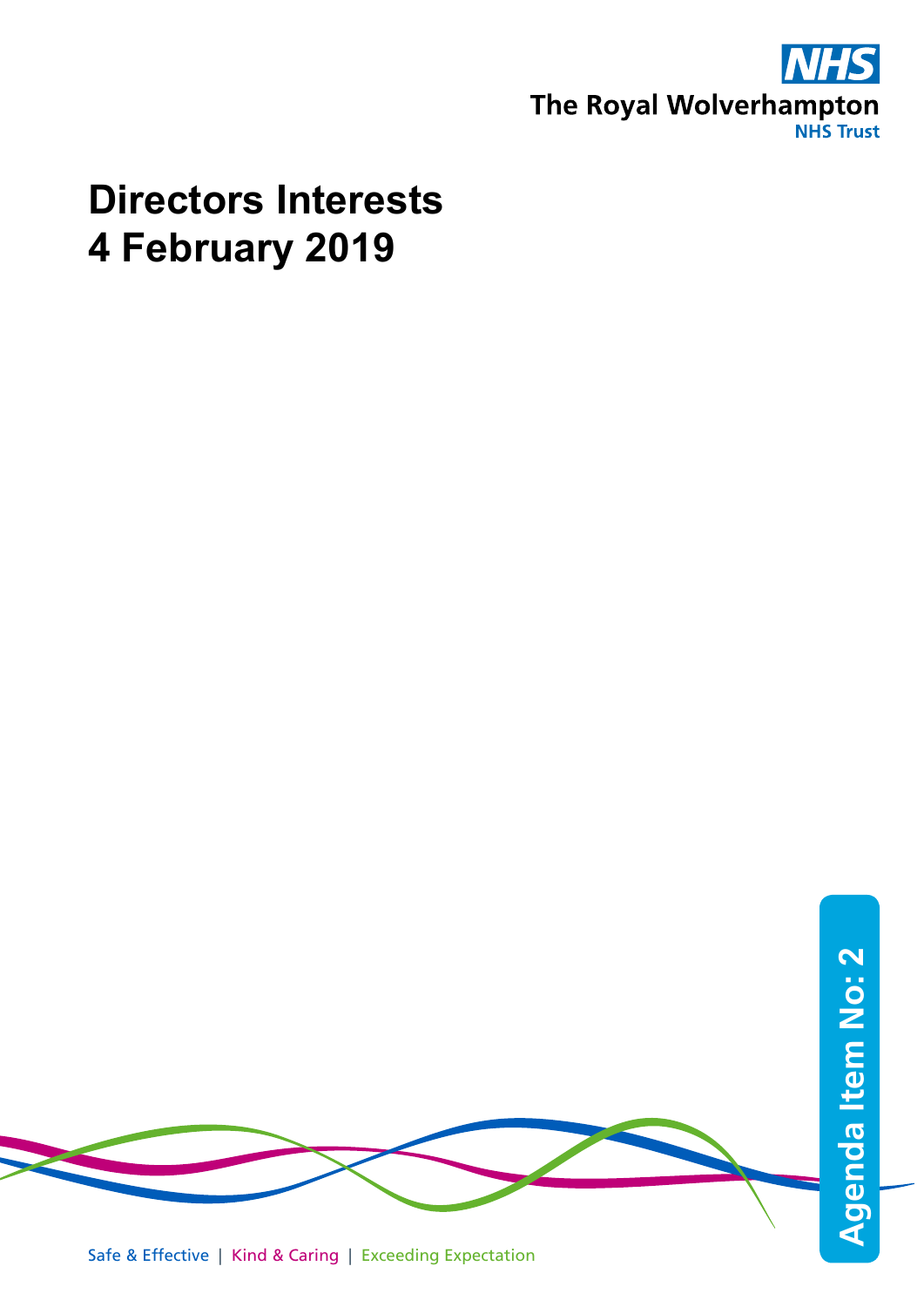## **RWT - REGISTER OF DIRECTORS' INTERESTS 2019/20 January 2019**

| <b>Board Member</b>  | <b>Position</b>               | <b>Declaration</b>                                                                                 |
|----------------------|-------------------------------|----------------------------------------------------------------------------------------------------|
| Ann-Marie Cannaby    | <b>Chief Nursing Officer</b>  | • Birmingham City University - Professor of Nursing Sciences                                       |
| Ann-Marie Cannaby    | <b>Chief Nursing Officer</b>  | • Royal College of Nursing - Member                                                                |
| Ann-Marie Cannaby    | <b>Chief Nursing Officer</b>  | • Warwick University - Research fellow (Honorary)                                                  |
| Ann-Marie Cannaby    | <b>Chief Nursing Officer</b>  | • Higher Education Academy - Teaching Fellow                                                       |
| Ann-Marie Cannaby    | <b>Chief Nursing Officer</b>  | • Ann-Marie Cannaby Ltd. - Director                                                                |
| Ann-Marie Cannaby    | <b>Chief Nursing Officer</b>  | • Leicester and Leicestershire Photographic Society - Member                                       |
| Ann-Marie Cannaby    | <b>Chief Nursing Officer</b>  | • La Trobe University, Victoria, Australia - Honorary Visiting Fellow                              |
| <b>Alan Duffell</b>  | Director of Workforce         | • Member of the CIPD (Chartered Institute for Personnel and Development)                           |
| <b>Alan Duffell</b>  | Director of Workforce         | • Member of Chartered Management Institute                                                         |
| Roger Dunshea        | Non-Executive Director        | • General Chiropractic Council - Lay member, Chair of Audit committee                              |
| Roger Dunshea        | Non-Executive Director        | • Equality and Human Rights Commission - independent member of Audit and Risk Committee            |
| Roger Dunshea        | Non-Executive Director        | • Geological Society of London - Chair of Audit Committee                                          |
| Rosi Edwards         | Non-Executive Director        | • Labour Party member                                                                              |
| Rosi Edwards         | Non-Executive Director        | • Lay member of West Midlands ACCEA                                                                |
| Rosi Edwards         | Non-Executive Director        | • President of Birmingham Health Safety and Environment Association                                |
| Rosi Edwards         | Non-Executive Director        | . Daughter as an employee of Unite the Union takes part in union campaigning, including on the NHS |
| Rosi Edwards         | Non-Executive Director        | • Care Quality Commission Inward Secondment undertaking the role of Executive Reviewer             |
| Cheryl Etches OBE    | <b>Deputy Chief Executive</b> | • ICD Medical - Director                                                                           |
| Cheryl Etches OBE    | <b>Deputy Chief Executive</b> | • Arbonne International - District Manager, Independent Consultant                                 |
| Cheryl Etches OBE    | <b>Deputy Chief Executive</b> | • Calabar Vision 2020 Link - trustee                                                               |
| Cheryl Etches OBE    | <b>Deputy Chief Executive</b> | • Healthcare Futures UTC - Governor                                                                |
| <b>Junior Hemans</b> | Non-Executive Director        | · Libran Enterprises (2011) Ltd - Director                                                         |
| <b>Junior Hemans</b> | Non-Executive Director        | • Tuntum Housing Association (Nottingham) - Chair of the Board                                     |
| Junior Hemans        | Non-Executive Director        | . Wolverhampton Cultural Resource Centre - Chair of the Board                                      |
| Junior Hemans        | Non-Executive Director        | • Prince's Trust - Business Mentor                                                                 |
| <b>Junior Hemans</b> | Non-Executive Director        | • Kairos Experience Ltd - Company Secretary                                                        |
| Junior Hemans        | Non-Executive Director        | • Member of Labour Party                                                                           |
| <b>Junior Hemans</b> | Non-Executive Director        | • Wolverhampton University - visiting lecturer                                                     |
| Junior Hemans        | Non-Executive Director        | • University College Birmingham - visiting lecturer                                                |